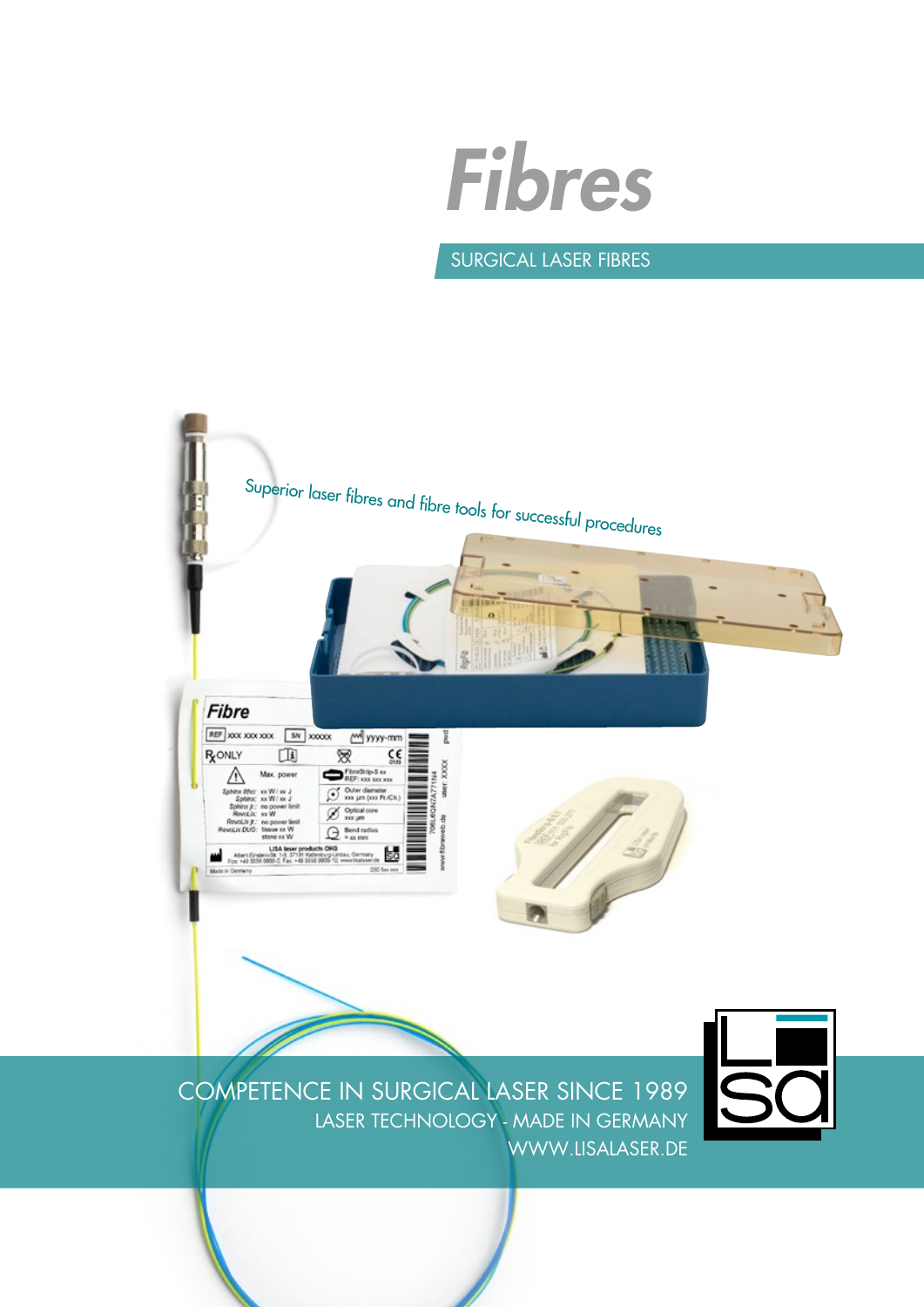LISA laser products provides a wide range of SMA905 compatible laser fibres.

All fibres are manufactured of high quality silica/silica fibre material for optimized delivery of laser radiation to the surgical site. The fibre products are designed for use with compatible instruments like rigid and flexible endoscopes and surgical laser applicators. Particular prudence is excercised for ensuring beam confinement in fibres for use with flexible instruments.

Most fibres are available both reusable and disposable. The disposable products are shown below at left.



**Disposable laser fibres** <br> **Consider the properties of the commentations** only restricted technical compatibility with endoscopes

|                                                                      | FlexiFib-SU | SureFib-SU* | PercuFib-SU | <b>RiaiFib-SU</b> |             | RigiFib-SU 800 RigiFib-SU 1000 SideFib-SU |                                                 | ColFib-SU |
|----------------------------------------------------------------------|-------------|-------------|-------------|-------------------|-------------|-------------------------------------------|-------------------------------------------------|-----------|
|                                                                      | bare fibre  | bare fibre  | bare fibre  | bare fibre        | bare fibre  |                                           | bare fibre side fibre deflection 70° gas cooled |           |
| Part Number of Fibre 101 503 387 101 503 513 101 503 384 101 503 289 |             |             |             |                   | 101 503 385 |                                           | 101 503 386 101 503 138 101 503 392             |           |
| Optical Core / micron                                                | 272         | 272         | 365         | 550               | 800         | 940                                       | 550                                             | 545       |
| Outer Diameter/mm/F 0.42/1.3                                         |             | 0.42/1.3    | 0.73/2.2    | 0.76/2.3          | 1.2/3.6     | 1.4/4.2                                   | 1.9/5.8                                         | 1.8/5.4   |

| <b>Laser Compatibility</b> |           |           |           |           |           |  |
|----------------------------|-----------|-----------|-----------|-----------|-----------|--|
| Sphinx litho               | $\bullet$ | $\bullet$ | $\bullet$ |           |           |  |
| Sphinx                     |           |           |           |           |           |  |
| Sphinx jr.                 | $\bullet$ | $\bullet$ | $\bullet$ | $\bullet$ |           |  |
| Revolix                    |           |           |           |           |           |  |
| Revolix jr.                | $\bullet$ |           | $\bullet$ | $\bullet$ | $\bullet$ |  |
| <b>Revolix DUO</b>         |           |           |           |           |           |  |

| <b>Applications</b>         |           |           |         |         |         |  |  |
|-----------------------------|-----------|-----------|---------|---------|---------|--|--|
| Urology                     |           |           |         |         |         |  |  |
| Soft tissue, rigid scope    |           |           |         |         |         |  |  |
| Soft tissue, flexible scope | $\bullet$ | $\bullet$ | $\circ$ |         |         |  |  |
| Prostate                    |           |           |         |         |         |  |  |
| Lithiasis, rigid scope      | $\circ$   | $\circ$   |         | $\circ$ | $\circ$ |  |  |
| Lithiasis, flexible scope   | $\bullet$ |           | $\circ$ |         |         |  |  |

| Spine Surgery    |           |  |  |  |  |
|------------------|-----------|--|--|--|--|
| Neurosurgery**   | $\bullet$ |  |  |  |  |
| <b>ENT</b>       |           |  |  |  |  |
| Bronchoscopy     |           |  |  |  |  |
| Gastroenterology |           |  |  |  |  |
| Gynaecology      |           |  |  |  |  |
| General surgery  |           |  |  |  |  |

Available in 2016

\*\* In the USA the products are not intended for use in clinical applications in neurosurgery.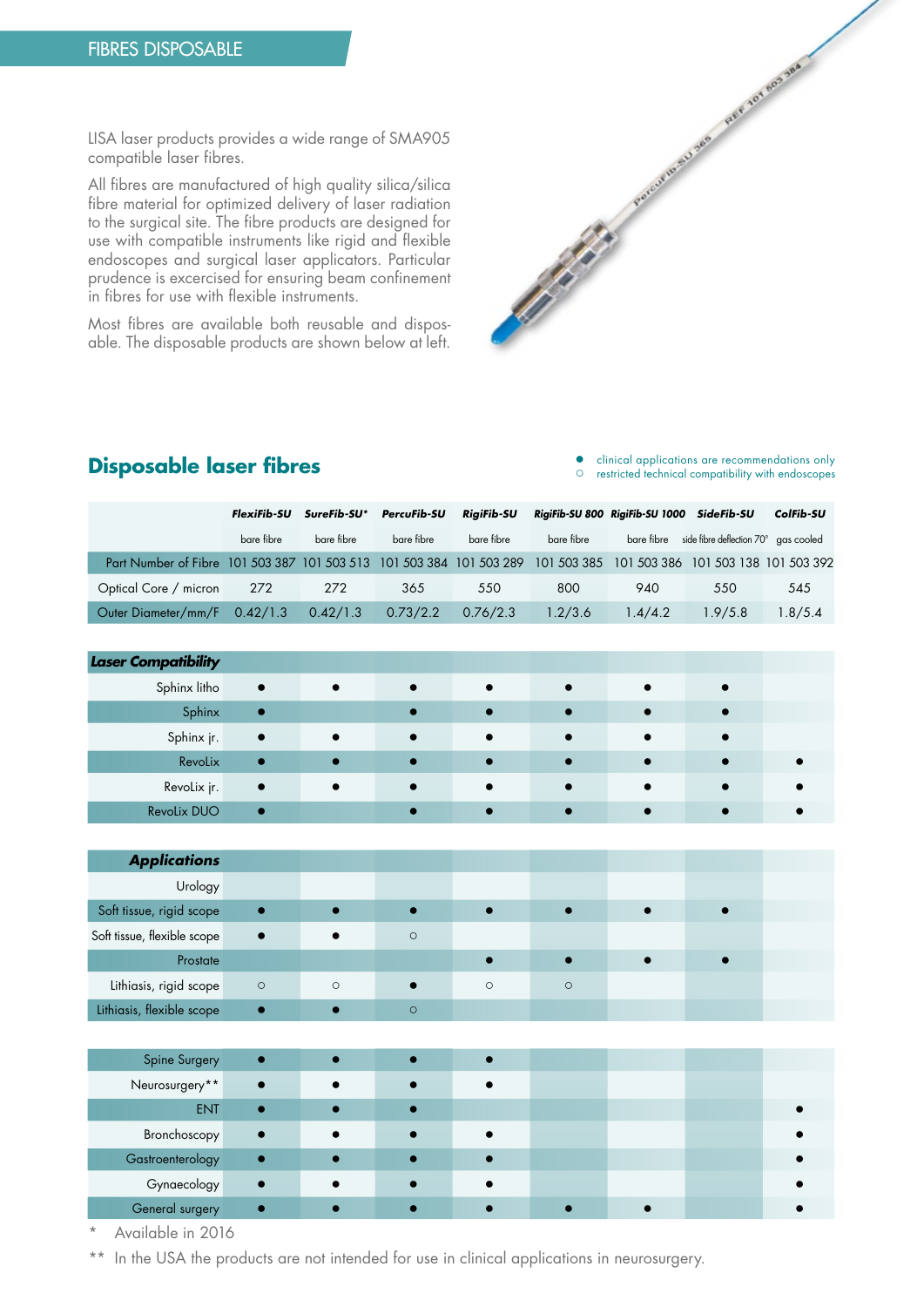DISHORE POSTAGE OF THE RESIDENCE OF THE RESIDENCE OF THE RESIDENCE OF THE RESIDENCE OF THE RESIDENCE OF THE RESIDENCE

℗ DE 10 2007 016 942

identification.

LISA laser products' reusable laser fibres are autoclavable. The fibre connector is protected during cleaning and sterilization by a screw cap. Comprehensive information on the fibre product is given on the attached fibre label - including barcode

# **Reusable laser fibres for cost reduction and preservation of resources**

|                                       | LithoFib     | <b>FlexiFib</b>             | SureFib*    | <b>PercuFib</b> | <b>RigiFib</b> | <b>RigiFib 800</b> | RigiFib 1000 |
|---------------------------------------|--------------|-----------------------------|-------------|-----------------|----------------|--------------------|--------------|
|                                       | bare fibre   | bare fibre                  | bare fibre  | bare fibre      | bare fibre     | bare fibre         | bare fibre   |
| Part Number of Fibre                  | 101 503 188  | 101 503 189/<br>101 503 118 | 101 503 364 | 101 503 128     | 101 503 213    | 101 503 287        | 101 503 284  |
| Optical Core / micron                 | 200          | 272                         | 272         | 365             | 550            | 800                | 940          |
| Outer Diameter/mm/F                   | 0.5/1.5      | 0.42/1.3                    | 0.42/1.3    | 0.73/2.2        | 0.76/2.3       | 1.2/3.6            | 1.4/4.2      |
| Length $/m$                           | 3            | 3/5                         | 3           | 3               | 3              | 3                  | 3            |
| <b>FibreStrip-S</b> $\varnothing$ /mm | 0.2          | 0.3                         | 0.3         | 0.5             | 0.7            | 1.0                | 1.1          |
| Part Number of Stripper               | 101 503 273  | 101 503 274                 | 101 503 274 | 101 503 275     | 101 503 277    | 101 503 280        | 101 503 382  |
| <b>SteriBox</b>                       | $\mathsf{M}$ | $\mathsf{M}$                | M           | $\mathsf{M}$    | M              | XL                 | XL           |

| <b>Laser Compatibility</b> |               |  |           |  |
|----------------------------|---------------|--|-----------|--|
| Sphinx litho               | $\bullet$     |  | $\bullet$ |  |
| Sphinx                     |               |  | $\bullet$ |  |
| Sphinx jr.                 | $\bullet$ *** |  | $\bullet$ |  |
| Revolix                    |               |  | $\bullet$ |  |
| Revolix jr.                |               |  |           |  |
| <b>Revolix DUO</b>         |               |  |           |  |

| <b>Applications</b>         |         |         |         |  |  |
|-----------------------------|---------|---------|---------|--|--|
| Urology                     |         |         |         |  |  |
| Soft tissue, rigid scope    |         |         |         |  |  |
| Soft tissue, flexible scope |         |         | $\circ$ |  |  |
| Prostate                    |         |         |         |  |  |
| Lithiasis, rigid scope      | $\circ$ | $\circ$ |         |  |  |
| Lithiasis, flexible scope   |         |         | $\circ$ |  |  |
| Spine Surgery               |         |         |         |  |  |
| Neurosurgery**              |         |         |         |  |  |
| <b>ENT</b>                  |         |         |         |  |  |
| Bronchoscopy                |         |         |         |  |  |
| Gastroenterology            |         |         |         |  |  |
| Gynaecology                 |         |         |         |  |  |
| General surgery             |         |         |         |  |  |

\*\*\* Compatibility with your Sphinx jr. laser device would be shown on its display